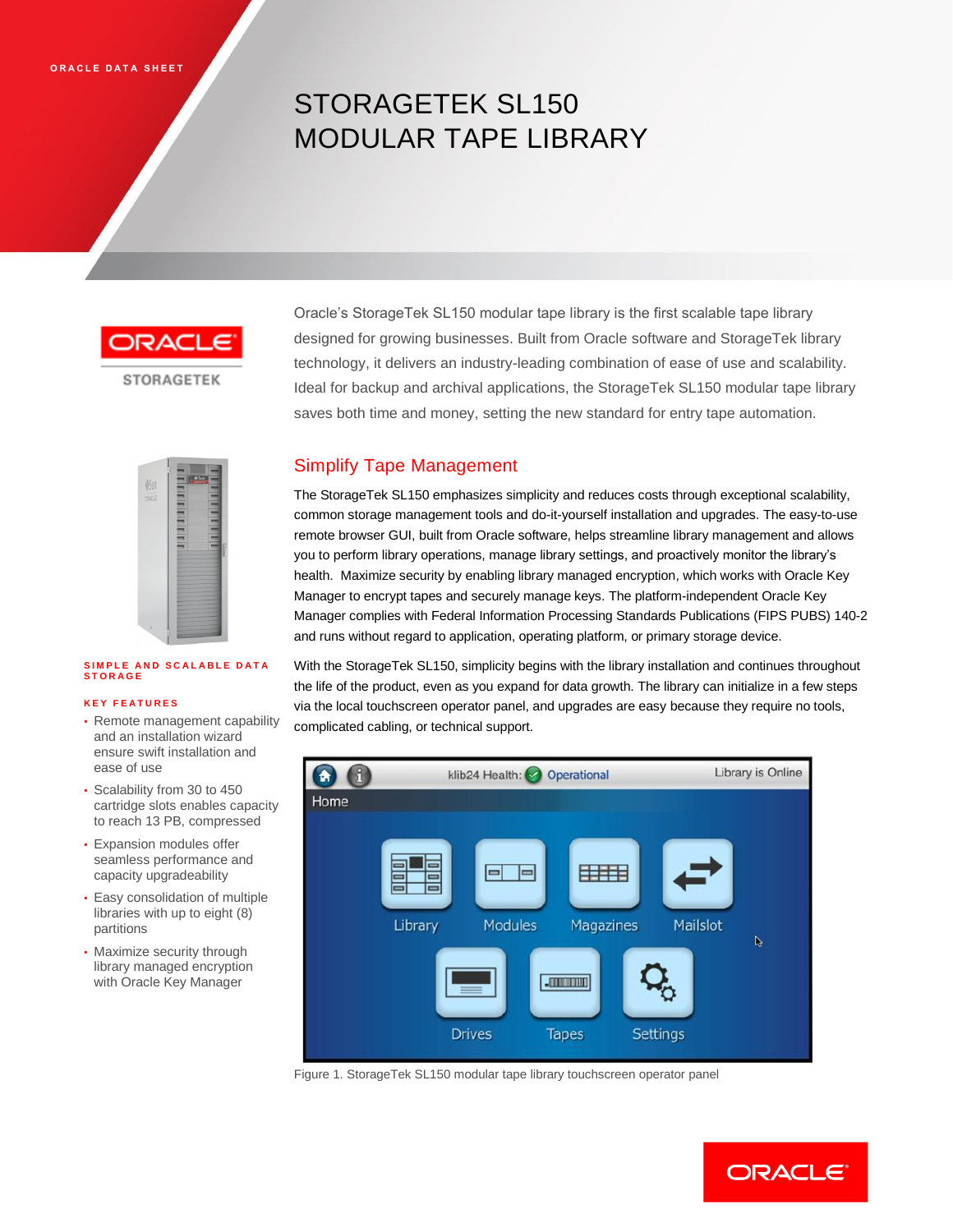#### **K E Y B E N E F I T S**

- Reduce complexity-the tape library is customer installable and upgradable
- Reduce costs with low-cost scalability, reliability, and entrylevel pricing
- Enable consolidation of small tape libraries into one scalable tape library



Figure 2. Oracle's StorageTek Tape Analytics software simplifies tape storage management because it takes a proactive approach to eliminate library, drive, and media errors.

For intelligent monitoring of StorageTek tape libraries, StorageTek Tape Analytics software provides tape storage customers with access to leading-edge tape monitoring software that goes far beyond exposing a red, yellow, or green indicator. Rather, StorageTek Tape Analytics software provides insights into hundreds of drive, media, and library health attributes that empower tape storage administrators to make proactive decisions about their tape environments prior to device failures. A proactive approach to managing the health of a tape environment improves the performance and reliability of existing tape investments and helps executives make informed decisions about future expenditures.

## Scale Effortlessly

The StorageTek SL150 modular tape library scales up to *15x*, from 30 to 450 slots, without consuming significant time and resources. In addition, it is the only library in the world that autodiscovers new modules via USB. In the entry to midrange market segment, the StorageTek SL150 modular tape library offers higher density and lower-cost scaling than comparable products. Higher density saves rack space and enables you to store more data in the library. The StorageTek SL150 modular tape library's base module provides up to 360 TB (with StorageTek LTO 8 half-height tape drives) and each expansion module adds an additional 360 TB of capacity as your storage needs grow. With two additional tape drives per expansion module, the StorageTek SL150 also allows for increased performance as storage needs grow. The StorageTek SL150 supports a heterogeneous drive environment, so you can seamlessly use the drive types and generations that make sense for your access and storage needs – add new LTO generations or drive types as you scale your library. Choose the drive supplier, generation and interface to support your growing business. The StorageTek SL150 currently supports LTO 5, 6, 7 or 8 tape drives.

## Count Your Savings

The market-leading scalability of the StorageTek SL150 modular tape library offers an important cost-saving advantage. Competitive systems require you to transition among three separate and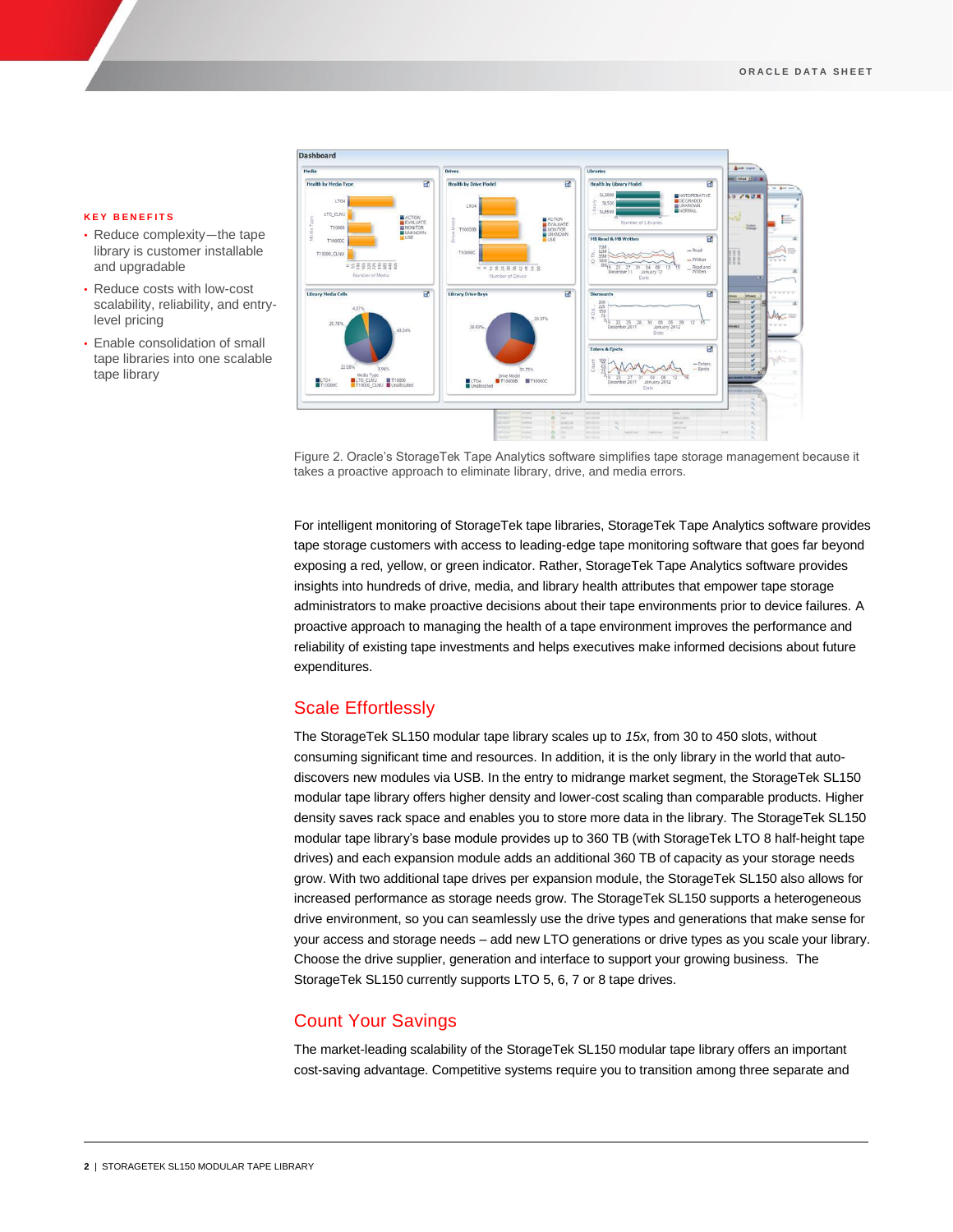distinct products in order to grow from an entry to a midrange library. Oracle launched the first library that can address the full breadth of scale from 30 to 450 slots with a single product.

As a result, the StorageTek SL150 negates the need to rip and replace smaller, individual products as your storage needs grow. In addition, single-product scalability saves media, drives, servicing, power, cooling, and other management costs. Scalability also allows you to do more with less by consolidating multiple libraries into a single product that is far less expensive than replacing libraries over time. For those who want to consolidate multiple libraries or manage distinct sections of the library, the StorageTek SL150 supports one to eight partitions. Native physical partitioning requires no extra hardware or software and provides great flexibility for users.

For more than 40 years, customers have trusted StorageTek reliability and quality. Oracle's StorageTek SL150 leverages technology and design from the award-winning StorageTek SL500 modular library system, and it provides StorageTek reliability at an entry-level price point. Furthermore, by working with an end-to-end solution provider like Oracle, you can reduce management and service costs.

## Maximize Availability

The StorageTek SL150 has a CRU serviceability model—meaning it is customer installable and has customer replaceable spares. However, if you do need installation or service assistance, the following offerings are available from Oracle:

- Oracle Premier Support provides the complete system support you need to proactively manage your Oracle storage systems. With swift resolution and rapid-response hardware service when problems do arise, you can keep your business information available 24/7.
- Oracle Advanced Customer Support provides mission-critical support from a focused support team, proactive guidance to tailor storage systems for optimal performance and increased competitiveness, and preventative monitoring to help you achieve high availability and optimized system performance.

For more information about Oracle Premier Support and Oracle Advanced Customer Support, please speak with your Oracle representative or Oracle authorized partner, or visit <http://www.oracle.com/support> or [http://www.oracle.com/acs.](http://www.oracle.com/acs)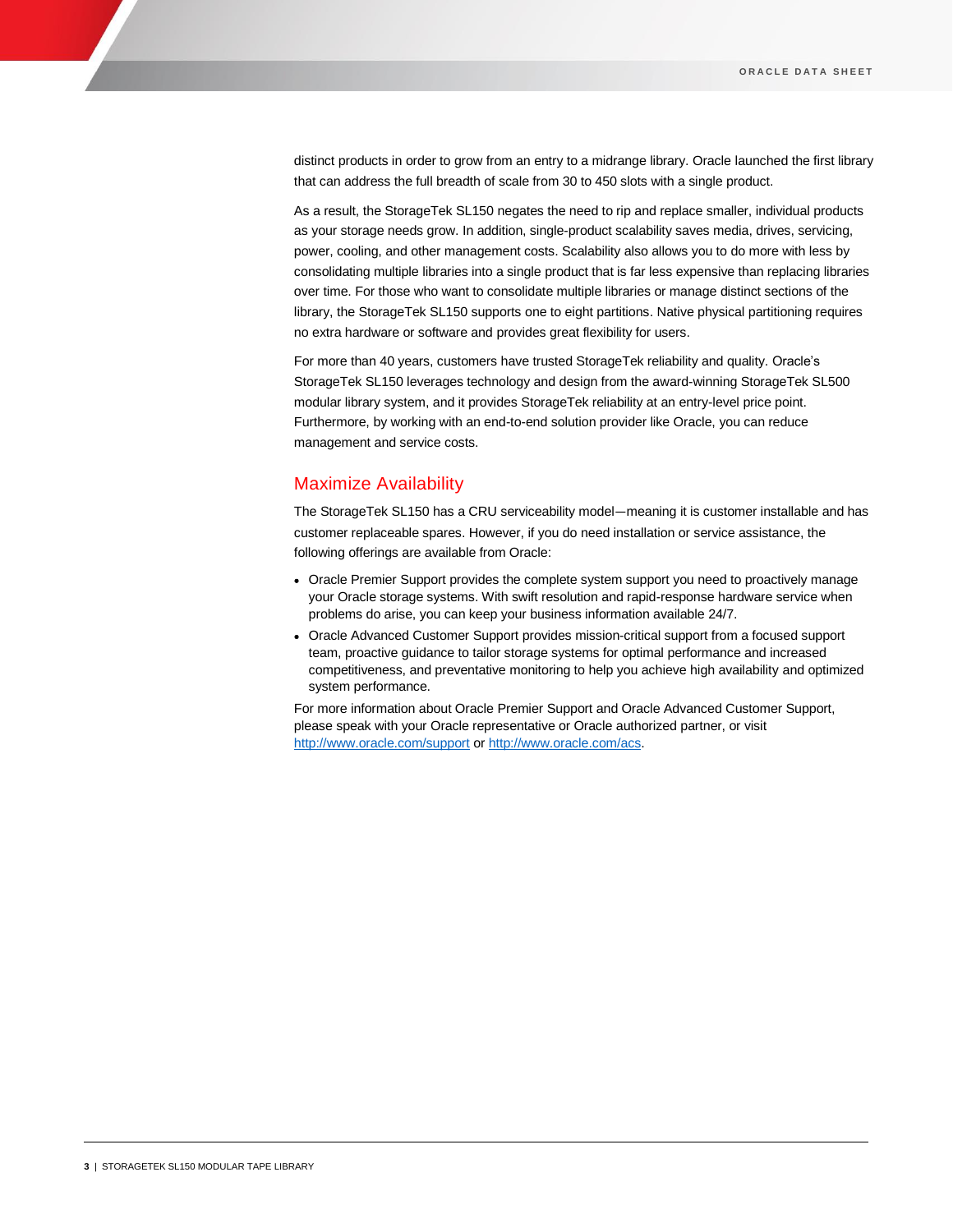## StorageTek SL150 Modular Tape Library Specifications

|                                          | <b>StorageTek SL150</b><br><b>Modular Tape Library</b><br>(Base Module Only -<br>30 slots)                                                                                                | <b>StorageTek SL150</b><br><b>Modular Tape Library</b><br>(Medium Configuration -<br>60 slots) | <b>StorageTek SL150</b><br><b>Modular Tape Library</b><br>(Large Configuration -<br>120 slots) |  |
|------------------------------------------|-------------------------------------------------------------------------------------------------------------------------------------------------------------------------------------------|------------------------------------------------------------------------------------------------|------------------------------------------------------------------------------------------------|--|
| Performance <sup>1</sup>                 |                                                                                                                                                                                           |                                                                                                |                                                                                                |  |
| Throughput per hour,<br>native           | LTO 8 (2 drives, 300<br>$MB/sec$ ) $-$ 2.1 TB/hr                                                                                                                                          | LTO 8 (4 drives, 300<br>$MB/sec$ ) $-4.1$ TB/hr                                                | LTO 8 (8 drives, 300<br>$MB/sec$ ) $- 8.2$ TB/hr                                               |  |
| (uncompressed)                           | LTO 7 (2 drives, 300<br>$MB/sec$ ) $-$ 2.1 TB/hr                                                                                                                                          | LTO 7 (4 drives, 300<br>$MB/sec$ ) $-$ 4.1 TB/hr                                               | LTO 7 (8 drives, 300<br>$MB/sec$ ) $- 8.2$ TB/hr                                               |  |
| Capacity <sup>2</sup>                    |                                                                                                                                                                                           |                                                                                                |                                                                                                |  |
| Capacity, native<br>(uncompressed)       | LTO 8 (12 TB/cartridge) $-$<br>360 TB (30 cartridges)                                                                                                                                     | LTO 8 (12 TB/cartridge) $-$<br>720 TB (60 cartridges)                                          | LTO 8 (12 TB/cartridge) $-$<br>1,440 TB (120 cartridges)                                       |  |
|                                          | LTO 7 (6 TB/cartridge) $-$<br>180 TB (30 cartridges)                                                                                                                                      | LTO 7 (6 TB/cartridge) $-$<br>360 TB (60 cartridges)                                           | LTO 7 (6 TB/cartridge) $-$<br>720 TB (120 cartridges)                                          |  |
| Number of cartridge<br>slots             | 30-450 cartridge slots<br>$\bullet$<br>Base module: 30 slots<br>Up to 14 expansion modules: 30 slots each module<br>$\bullet$                                                             |                                                                                                |                                                                                                |  |
| Number of expansion<br>modules           | N/A                                                                                                                                                                                       | 1 expansion module                                                                             | 3 expansion modules                                                                            |  |
| Number of tape<br>drives/types/suppliers | 1 to 30 half-height drives (each module holds up to 2 drives) in any combination of<br>supported drives, including:<br>• StorageTek LTO 5, 6, 7, or 8 half-height tape drives (FC or SAS) |                                                                                                |                                                                                                |  |
| Mail slot                                | Base module: 4-cartridge capacity<br>Optional expanded mail slot configuration: 19-cartridge capacity                                                                                     |                                                                                                |                                                                                                |  |
| Availability                             |                                                                                                                                                                                           |                                                                                                |                                                                                                |  |
| Non-disruptive<br>serviceability         | Hot-swappable drives; redundant hot-swappable power supplies with redundant fans                                                                                                          |                                                                                                |                                                                                                |  |
| Mean swaps between<br>failures (MSBF)    | 2 million robot load/unload cycles                                                                                                                                                        |                                                                                                |                                                                                                |  |
| Management                               |                                                                                                                                                                                           |                                                                                                |                                                                                                |  |
| <b>Operator panel</b>                    | User-friendly configuration and diagnostic controls, status display, and viewing window                                                                                                   |                                                                                                |                                                                                                |  |
| Library management                       | Remote browser (10/100 Ethernet) or support for Oracle's StorageTek Automated Cartridge<br>System Library Software (StorageTek ACSLS) management software                                 |                                                                                                |                                                                                                |  |
| Encryption                               | Library managed encryption works with Oracle Key Manager and IBM LTO7 and LTO8 tape<br>drives                                                                                             |                                                                                                |                                                                                                |  |
| Auto cleaning support                    | Configurable auto cleaning support, with no host application or operator action required to<br>clean tape drives                                                                          |                                                                                                |                                                                                                |  |
| Automatic self-<br>discovery via USB     | Self-configuring for cells, drives, and cartridge access ports; hot-swappable drives;<br>redundant hot-swappable power supplies with redundant fans                                       |                                                                                                |                                                                                                |  |